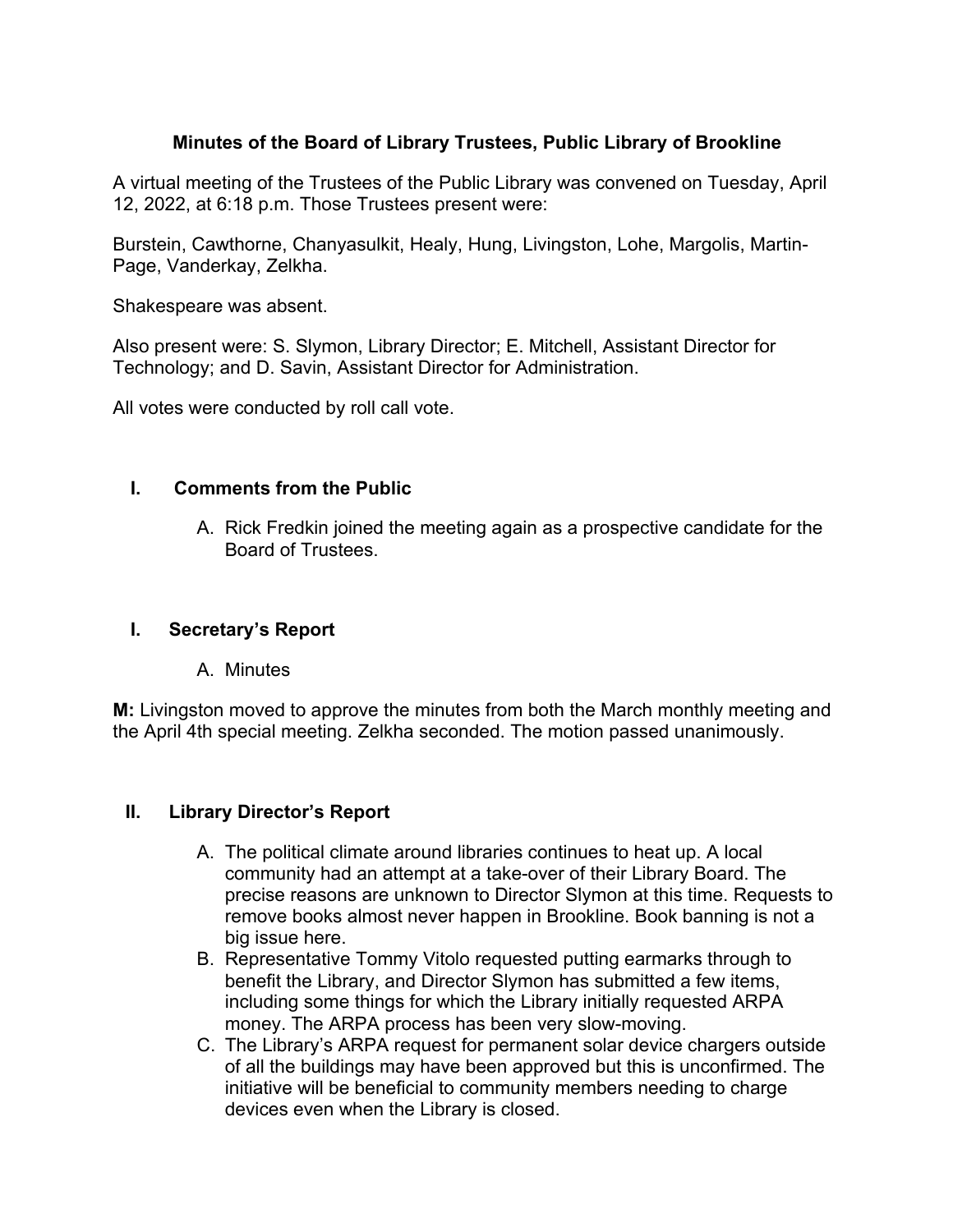- D. Linda Carlisle, founding member of the Brookline Library Foundation and president for 11 years, has passed away. There will be discussion between the Foundation and the Board of a way to honor her legacy. Director Slymon suggested a children's room for the Putterham branch, reflecting Linda Carlilse's love of children and fulfilling Putterham's need for a dedicated children's room. Margolis added that Linda Carlilse was a motivating force for the renovation of the Brookline Village Library.
- E. There was discussion of solar panels on the Library roofs. Putterham has had some for years. The Brookline Village roof is not well designed for solar panels. Coolidge does not get enough direct sunlight to make them beneficial there either.
- F. The opening of the Tool Library was this month. It was well received by the patrons. Many patrons gave suggestions for other tools that can be added to the collection. People are excited to get access to tools they need or want to use but may not be able to afford. A reminder from Director Slymon that the more dangerous items are age-restricted, although most other items in our collection are not age-restricted. Because of liability issues and the small size of the collection, the Library is not accepting tool donations right now unless they are new from the store, with receipts.

### **III. Trustee Committee Reports**

- A. Burstein has appointed Margolis, Cawthorne, and Hung to a committee to assist with hiring the interim director.
	- a. Margolis suggested a motion to allow the Chair to hire an interim director on a relatively brief contract, with precise terms to be negotiated, so that there is no question about Burstein's authority to do so. Burstein clarified that the contract would likely be for five or six months, with the flexibility to end as soon as a permanent director is hired.
	- b. Trustees discussed what the role of the full Board of Trustees should be in this decision and the need for haste in hiring both the interim and permanent directors.
	- c. The interim position has not been advertised. The MLN has a brief list of retired directors who are interested in interim work. The pool of interested individuals is very small.
	- d. Nobody on the staff has expressed interest in the interim role.
	- e. The committee has one candidate in mind. Burstein has already interviewed this person and will send their resume to the rest of the Board. If Trustees have any concerns about this candidate, they will notify the committee.
	- f. Director Slymon stressed the need for nimbleness in this project, especially since anyone who is retired from municipal library work has limits on how much they can work and on how much money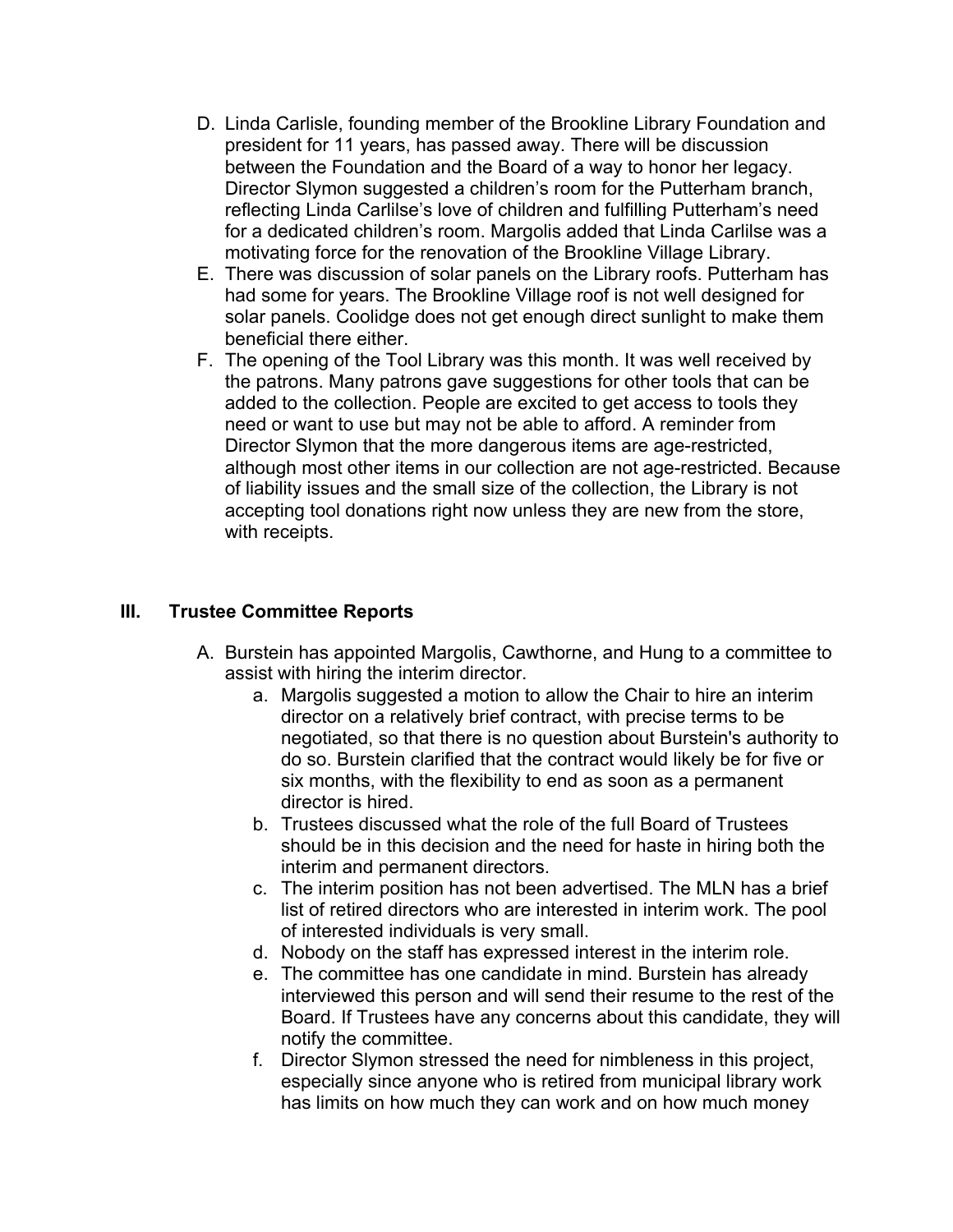they can make without jeopardizing their pension. The Board does not want to find themselves in a position where they need to hire a second interim director. Even in the best-case scenario, an interim director will be necessary for at least a month or two.

g. The Board discussed the possibility of revisiting the authority that the Trustees have given to the Library Director in the past couple of years, which has allowed the Director to make quick decisions for the good of the Library over the course of the pandemic. This authorization rests on a trust between the Board and Director Slymon. Any new director, or interim director, would continue to hold this power, unless the Board votes to rescind or amend it at the May meeting. Trustees will revisit this issue at the May meeting.

## **IV. Old and New Business**

- A. Approve FY 23 Action Plan
	- a. Assistant Director Mitchell will post the approved Action Plan on the Library website, and Director Slymon will submit it to the MBLC.

**M:** Lohe moved to approve the FY 23 Action Plan. Margolis seconded. The motion passed unanimously.

- B. Approve Strategic Plan
	- a. The Strategic Plan is not ready to be approved at this meeting. Trustees will vote to approve the Strategic Plan at the May meeting.
- C. Establishment of the Anne and Richard Reed Fund
	- a. The fund is to be used for adult and family programming, not children-only programming, and is to be divided equally across the three locations.

**M:** Lohe moved to establish the Anne and Richard Reed Fund. Margolis seconded. The motion passed unanimously.

**M:** Livingston moved to allocate \$5,000 from the Board's unrestricted endowment fund to the Anne and Richard Reed Fund. Margolis seconded. The motion passed unanimously.

> D. Director Slymon proposed that the Board close all three branches of the Library on Friday, June  $17<sup>th</sup>$ , for the whole day for the annual staff professional development day, which Assistant Director Savin will be organizing and facilitating. Director Slymon also proposed that the Board authorize a 2-hour delayed opening day for the end of every quarter moving forward (September, December, and March), so that the staff can have half days of professional development. Director Slymon further suggested that the Trustees authorize the closing of all three branches of